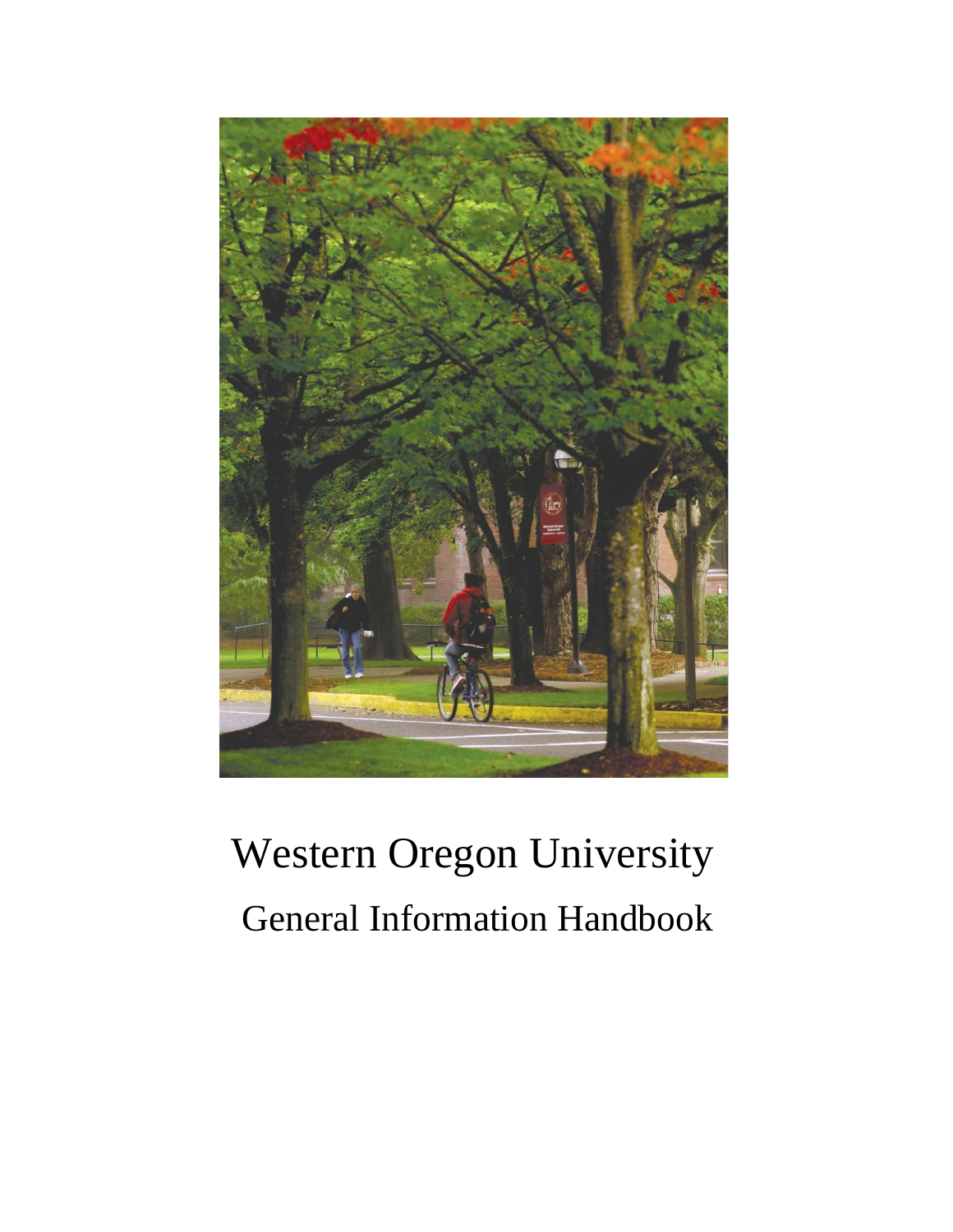# **WESTERN OREGON UNIVERSITY**

# **GENERAL INFORMATION HANDBOOK**

# **LAST UPDATED JULY 2014**

#### **This Handbook does not create any legal rights.**

This Classified Employee Handbook is intended as a general guide to laws, rules, polices and Contract language applicable to WOU classified staff. In order to determine what legal relationship exists in any given subject area, classified employees will be required to examine the source documents such as laws, rules and their current union contract.

To the extent this Handbook also sets out University policy, keep in mind that policies can sometimes change at the discretion of University administration, and current Contract language may change through the collective bargaining process.

Updates, corrections, additions, or deletions affecting the information contained herein may be distributed from time to time to all classified staff. The new material should be promptly inserted in the Handbook and the outdated material discarded. Errors or suggestions for changes should be called to the attention of the Director of Human Resources.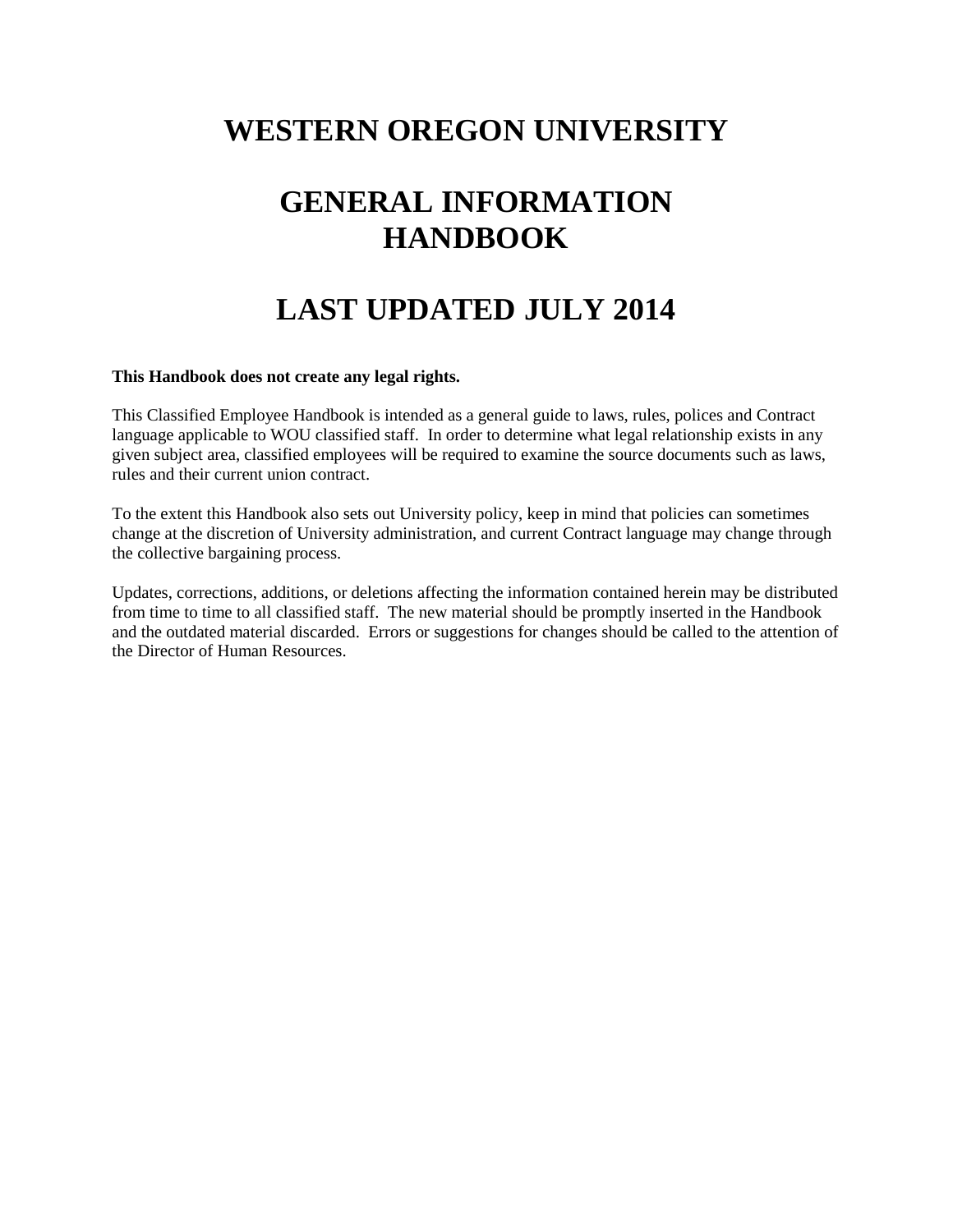# **GENERAL INFORMATION - HANDBOOK**

### **Table of Contents**

### **I. INTRODUCTION**

- **A. Welcome to Western Oregon University (WOU)**
- **B. History of WOU**
- **C. Mission Statement**

# **II. ORGANIZATION**

- **A. Oregon University System**
- **B. Western Oregon University**
- **C. Organization Chart**
- **D. University Administrators**
	- **1. President**
	- **2. Provost and Vice President for Academic Affairs**
	- **3. Dean of the College of Liberal Arts and Sciences**
	- **4. Dean of the College of Education**
	- **5. Executive Vice President for Finance and Administration**
	- **6. Vice President for Student Affairs**
	- **7. Director of Development and WOU Foundation**
- **E. Academic Support Services**
- **F. Finance and Administration**
- **G. Student Support Services**
- **H. University Advancement**
- **I. Governing Bodies and Committees**
	- **1. Faculty Senate**
		- **2. Staff Senate**
		- **3. Associated Students of WOU (ASWOU)**
		- **4. Administrative Support Council (ASC)**
		- **5. Campus Committees**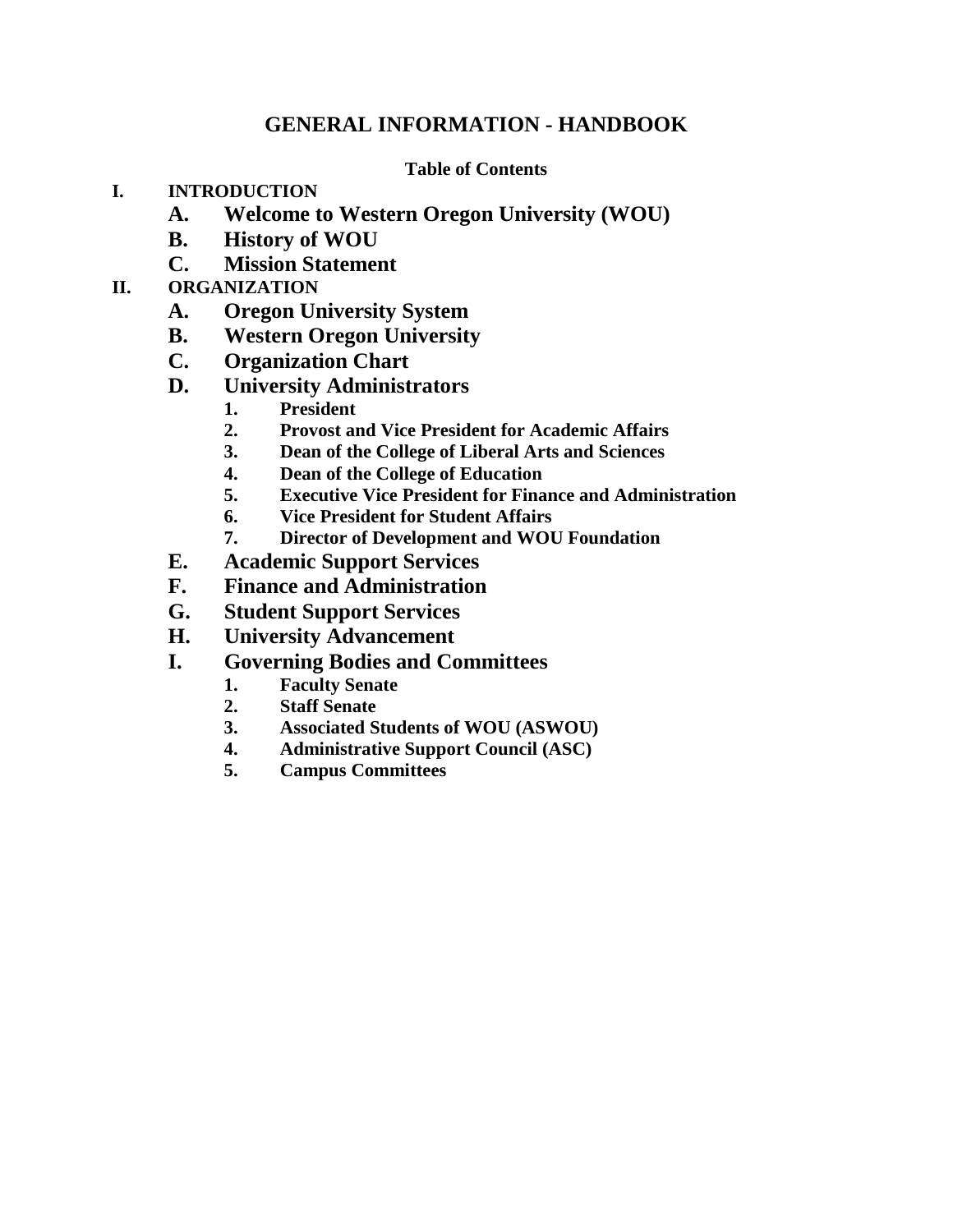# **GENERAL INFORMATION - HANDBOOK**

## **INTRODUCTION**

#### **WELCOME TO WESTERN OREGON UNIVERSITY**

This Classified Employee Handbook reflects Western Oregon University (WOU) and Oregon University System (OUS) policy and union contract as of the date of publication. The statements contained herein are based upon or taken directly from various sources. These include, but are not limited to, the Oregon Administrative Rules of the Board of Higher Education (hereafter designated OAR), the current Collective Bargaining Agreement with the Service Employees International Union (hereafter designated SEIU Contract), as well as policies and practices enunciated in memos and directives from various administrative offices.

#### **HISTORY OF WOU**

In the early 1850s, pioneers crossed the Oregon Trail to found a church and school in the Willamette Valley. In 1856, Monmouth University opened with a handful of students. This was the beginning of what is now Western Oregon University, which has grown from a private institution as a prominent teacher preparation school to today's diverse liberal arts university. Through the years, WOU has undergone seven name changes and with each assumed new responsibilities.

In 1865, it merged with another private institution and became Christian College. In 1882, the Oregon Legislature approved the college to become a state-supported teacher training school. The Oregon State Normal School, later Oregon Normal School, ushered in the school's long tradition of excellence in teacher education, which it enjoys to the present day.

The university underwent a growth spurt in the 1920s and more than tripled its enrollment at that time. The name was again changed in 1939 to Oregon College of Education. Teacher education programs brought the school national recognition for excellence, and new programs were added in the liberal arts and sciences.

By 1981, the institution had broadened its academic programs in the liberal arts fields so much that it was renamed Western Oregon State College.

In 1997, the school's name was changed again to Western Oregon University, recognizing our broader role as a comprehensive public liberal arts institution serving the citizens of Oregon. Today, approximately eighty-five percent (85 %) of WOU students are from Oregon, with approximately fifteen percent (15 %) from other states and other countries.

#### **MISSION STATEMENT**

Western Oregon University is a comprehensive university that creates personalized learning opportunities, supports the advancement of knowledge for the public good and maximizes individual and professional development. Our environment is open to the exchange of ideas, where discovery, creativity and critical thinking flourish, and students succeed.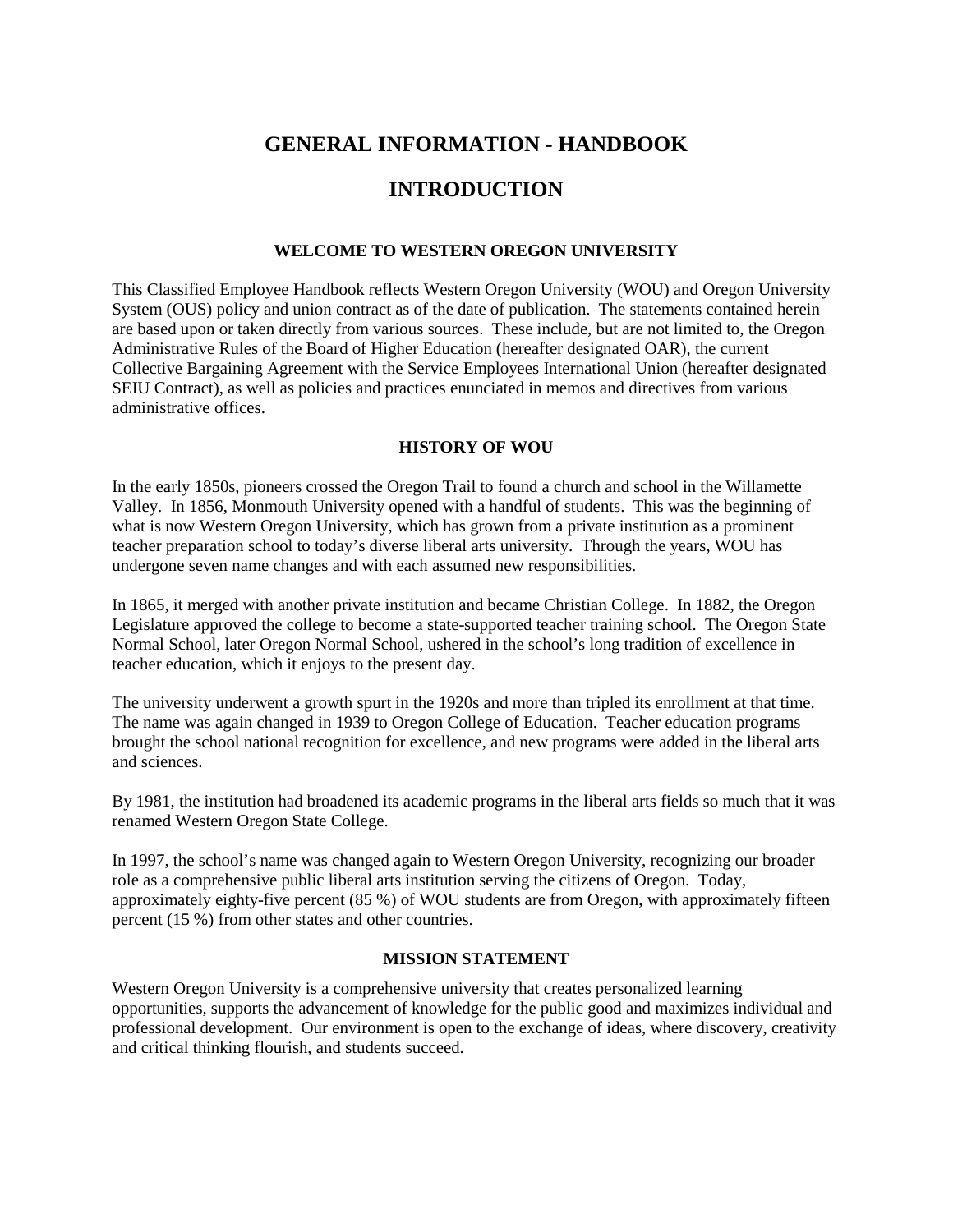### **ORGANIZATION**

#### **OREGON UNIVERSITY SYSTEM**

The Oregon University System (OUS) includes all state-supported higher education beyond the community college level. Members, besides Western Oregon University, are Oregon State University, University of Oregon, Portland State University, Southern Oregon University, Eastern Oregon University, and Oregon Institute of Technology. The State Board of Higher Education governs OUS. The governor appoints the board members with confirmation by a legislative committee on appointments.

The chief administrative officer of the Board is the Chancellor, through whom institutional presidents are responsible to the Board. The Chancellor administers several centralized functions of OUS, including high school relations, personnel, libraries, budget, facilities, planning, and academic affairs.

General policies of OUS are contained in the Oregon Administrative Rules (OARs). The Administrative Rules contain pertinent state laws, bylaws of the State Board of Higher Education, and policy-establishing excerpts from official board minutes including regulations governing areas such as classification, compensation, and conditions of service.

#### **WESTERN OREGON UNIVERSITY**

Western Oregon University is a regional public liberal arts university offering both graduate and undergraduate degrees in teacher education and the liberal arts and sciences. While it serves students throughout Oregon, the student body comes predominantly from the Willamette Valley and the coastal areas of Oregon.

The university is organized into two colleges: the **College of Liberal Arts and Sciences** with divisions of Business/Economics, Computer Science, Creative Arts, Humanities, Natural Sciences and Mathematics, Psychology, and Social Science; and the **College of Education** with divisions of Teacher Education, Special Education, and Health/Physical Education. The College of Education also administers the Regional Resource Center on Deafness and the Office of Field Services.

The University is further structured to include the Athletic Director, Vice President for Student Affairs, Director of University Advancement, the Executive Vice President for Finance and Administration, and the Provost & Vice President for Academic Affairs. Each of these positions report directly to the President and are responsible for numerous departments under their purview. The College of Liberal Arts and Sciences, the College of Education, and the Library and Media Services are housed under the Office of the Provost, and constitute the academic components of the University. Direct academic support services are provided by other units organized under the Office of the Provost which include the Academic Advising and Learning Center; Center for Teaching and Learning; Division of Extended Programs; Office of the Registrar; Teaching Research Institute; Writing Center; Graduate Studies Office; Honors Program; Study Abroad & International Exchange Program; and the International Students & Scholars Affairs. The Executive Vice President for Finance and Administration provides leadership to the departments of Human Resources and Affirmative Action; Physical Plant Operations; University Computing Services; Business Services; Budget and Payroll; and, Campus Public Safety. The Vice President for Student Affairs oversees Campus Recreation; Health and Wellness Center, Upward Bound; Student Health and Counseling Center; Campus Dining; Multicultural Student Services and Programs; Disability Services; Service Learning & Career Development; Dean of Students and University Residences; Student Enrichment Program; Werner University Center; and Student Leadership and Activities Program. The Director for University Advancement oversees the Annual Fund; Smith Fine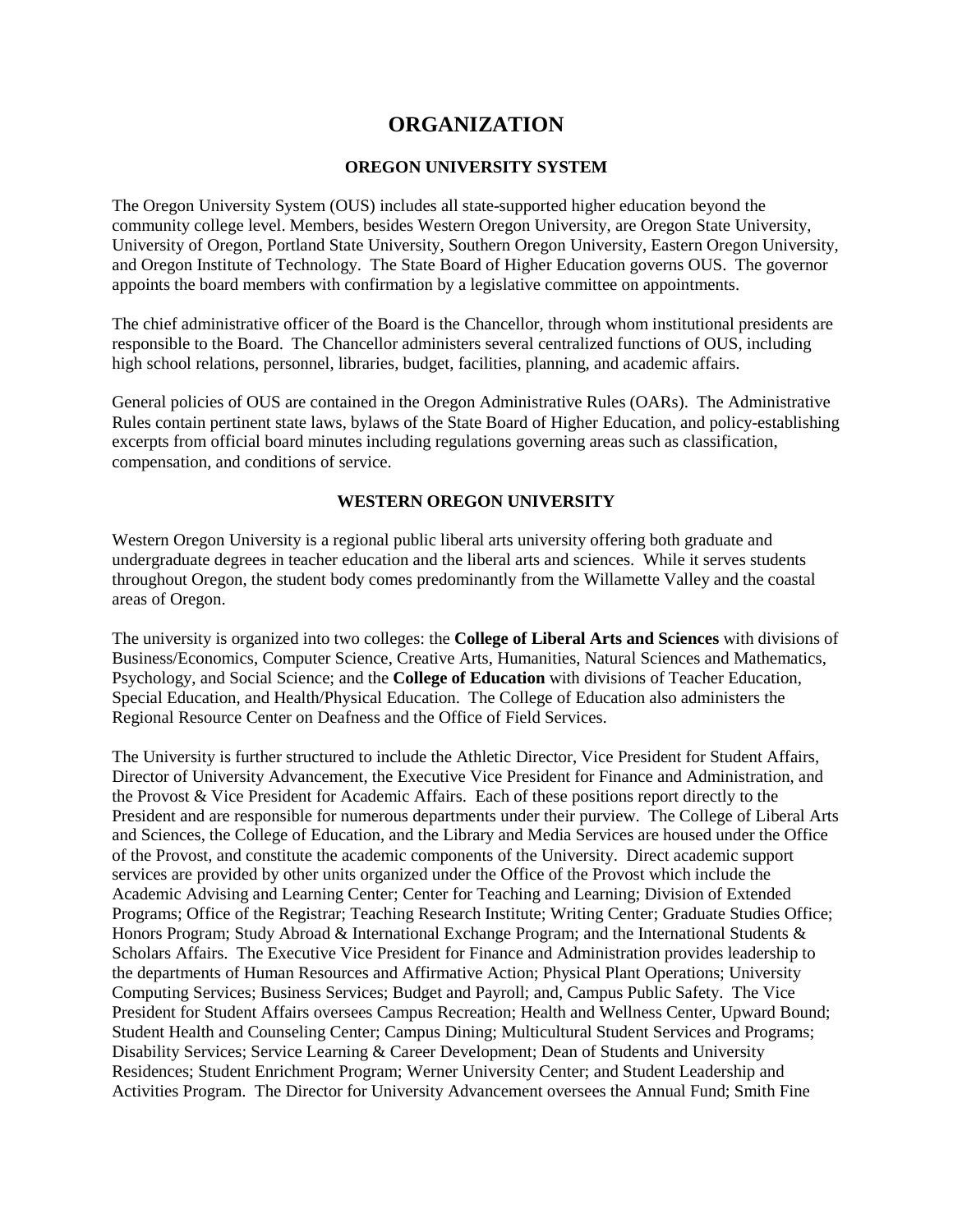Arts Series; Jensen Arctic Museum; Special Projects and Programs; Business Operations; Public Relations; Alumni Relations; and serves as Executive Director of the WOU Foundation.

#### **ORGANIZATION CHART**

#### http://www.wou.edu/president/images/orgchart.pdf

#### **UNIVERSITY ADMINISTRATORS**



Mark Weiss President

**President** - The President of the university is appointed by the State Board of Higher Education, with the involvement of the faculty and staff in the selection process. As the chief executive officer, the president provides the intellectual and administrative leadership for the university and has primary responsibility for programs and budgets, as well as employment, retention, promotion, and assignment of the faculty. Departments reporting directly to the president are Student Affairs, Advancement, Academic Affairs, Finance and Administration, and Athletics.



Dr. Stephen Scheck Provost & VP for Academic Affairs

**Provost and Vice President for Academic Affairs** - The Provost is the chief academic officer. When the president is absent from campus, the provost acts as the chief executive officer. The office is administratively responsible for the two academic colleges and academic services which include the Academic Advising and Learning Center, Office of Admissions, Financial Aid Office, Division of Extended Programs, Graduate Office, Center for Teaching and Learning, Office of International Students and Scholars, Library and Media Services, Registrar's Office, the Writing Center, the Honors Program, Army ROTC, and Study Abroad and International Exchanges. Also reporting to the Provost are the Teaching Research Institute and the Western Community Policing Institute.



Dr. Susanne Monahan Dean

**Dean of the College of Liberal Arts and Sciences** - The Dean is the chief administrator of the College of Liberal Arts and Sciences which includes the divisions of Business/Economics, Computer Science, Creative Arts, Humanities, Natural Sciences and Mathematics, Psychology, Social Science, and Fire Services &Interdisciplinary Studies. The Dean is responsible for the ongoing direction, development, and evaluation of both faculty and curriculum and for the management, assignment, and distribution of the college's human, physical, and financial resources. The office also administers the Interdisciplinary Studies Program**,** International Studies Program, and the Liberal Arts Core Curriculum (LACC).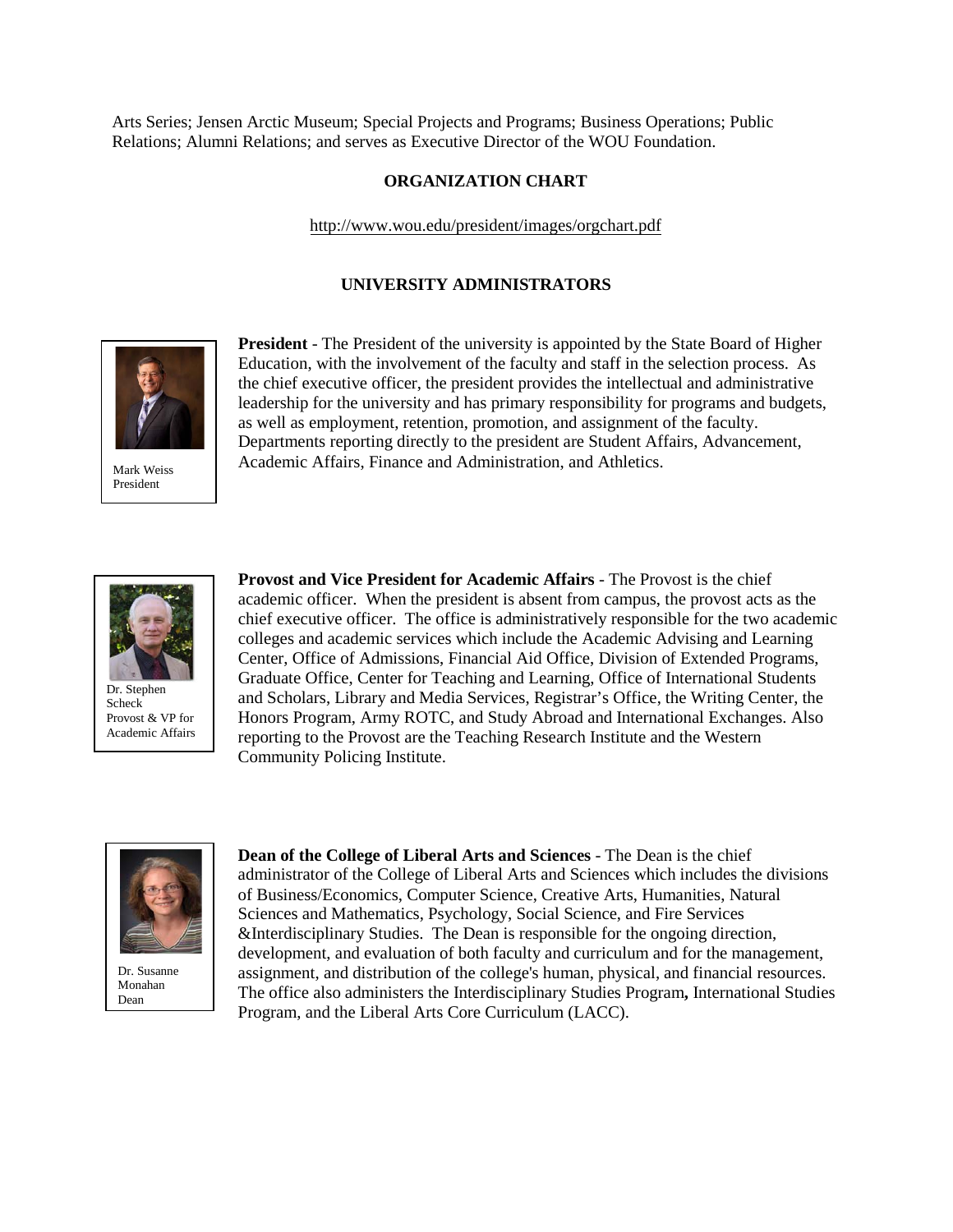

Dr. Mark Girod Dean

**Dean of the College of Education** - The Dean is the chief administrator of the College of Education which includes the divisions of Health/Physical Education, Special Education, and Teacher Education. The office also administers the Regional Resource Center on Deafness (RRCD) and the Office of Field Services. The dean is responsible for the ongoing direction, development, and evaluation of both faculty and curriculum and for the management, assignment, and distribution of the college's human, physical, and financial resources. The dean plays a special role in representing the university to various off-campus groups and institutions with a particular interest in public education.

**Division Chairs - Each division in the two colleges is headed by a Chair who** reports to the college Dean. Division chairs are immediately responsible for curriculum development, assignment and evaluation of faculty, supervision and control of budgets, and preparation of class schedules for their entities.



**Vice President for Finance and Administration -** The Vice President serves as the chief fiscal officer of the university and is responsible for the Bookstore, Budget/Payroll Office, Business Services, Campus Public Safety, Computing Services, Human Resources/Affirmative Action, and the Physical Plant.

Eric Yahnke VP Finance and Administration



Dr. Gary Dukes VP Student Affairs

**Vice President for Student Affairs -** The Vice President is responsible for Campus Dining, Disability Services, the Office of the Dean of Students, Multicultural Student Services and Programs, Service Learning and Career Development, Student Health and Counseling Center, Student Enrichment Program, University Residences and Judicial Affairs, Upward Bound, Werner University Center/Student Leadership and Activities, Campus Recreation.



Tommy Love Director of Advancement

**Director of Development and WOU Foundation -** The Director is responsible for resource development, including all fund-raising efforts; alumni relations; institutional marketing; and special activities such as the Jensen Arctic Museum, the Edgar H. Smith Fine Arts Series and Gentle House. The Director also serves as Executive Director of the WOU Foundation.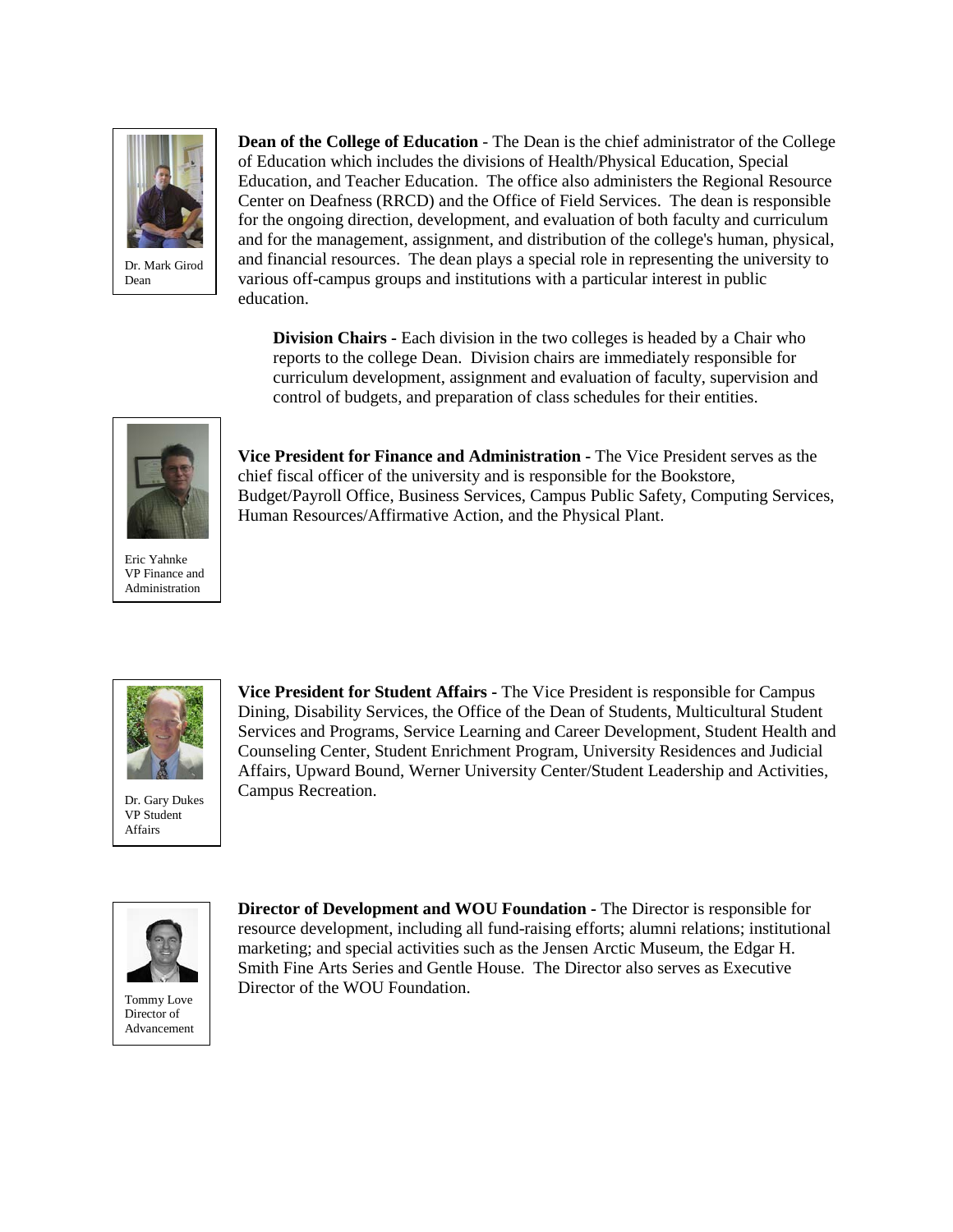#### **ACADEMIC SUPPORT SERVICES**

The following areas report to the Provost/Vice President for Academic Affairs

#### **Academic Advising and Learning Center**

The Director is responsible for coordinating the general advising activities on campus and for tutoring. The office advises students prior to assignment of an academic advisor. Students are given help with LACC questions, registration planning, study skills and individual tutoring in specific subject areas.

#### **Admissions Office**

The Director is responsible for overall enrollment strategy including recruitment, admissions, financial aid policy, and student retention to graduation. The Director develops partnerships with middle and high schools that lead to increased student awareness and preparation for college and with community colleges to ensure successful student transitions to WOU.

#### **Center for Teaching and Learning**

The Center for Teaching and Learning includes the Technology Resource Center which provides training on software products, academic web design, WebCT and distance education support, and collaboration in the production of multimedia solutions.

#### **Graduate Programs**

The Director is responsible for overall graduate student enrollment strategy including recruitment, admissions, financial aid policy, and retention to graduation. The Director develops partnerships with other colleges and universities that lead to increased awareness and preparation for graduate school. The Graduate Programs Director coordinates degree programs for graduate students to obtain a Masters of Arts or a Masters of Sciences Degree in at least twelve (12) different graduate programs in various fields of study.

#### **Division of Extended Programs**

The Executive Director plans, coordinates, and directs all self-supporting educational programs both on and off campus. These include distance education, continuing professional development, youth programs, conference services and testing (CLEP, MAT, PRAXIS and others).

#### **International Students and Scholars**

This department handles all international student admissions and marketing, recruitment, advising on immigration information, H-1B and J-1 for faculty, staff and scholars, international agreements/relationships, hospitality for international visitors and the ESL program coordination.

#### **Library and Media Services**

Library and Media Services provides information research, access, and duplication services in several locations on campus – the Hamersly Library and areas within the Instructional Technology Center building. The Hamersly Library has varied print and electronic collections, scholarly books, k-12 curricular materials and state-adopted textbooks, journals, newspapers, government documents, audiovisual materials, online resources, and other materials.

All staff members are invited to use the library's resources, collections, classrooms and meeting rooms. Library materials may be searched by using WOLF, the WOU online catalog, accessed from the library home page. A valid WOU ID card must be presented in order to check out materials. The WOU ID card may also be used to request materials from other Oregon and Washington college and university libraries through the SUMMIT online catalog link on the library's home page, or through borrowing directly from those institutions.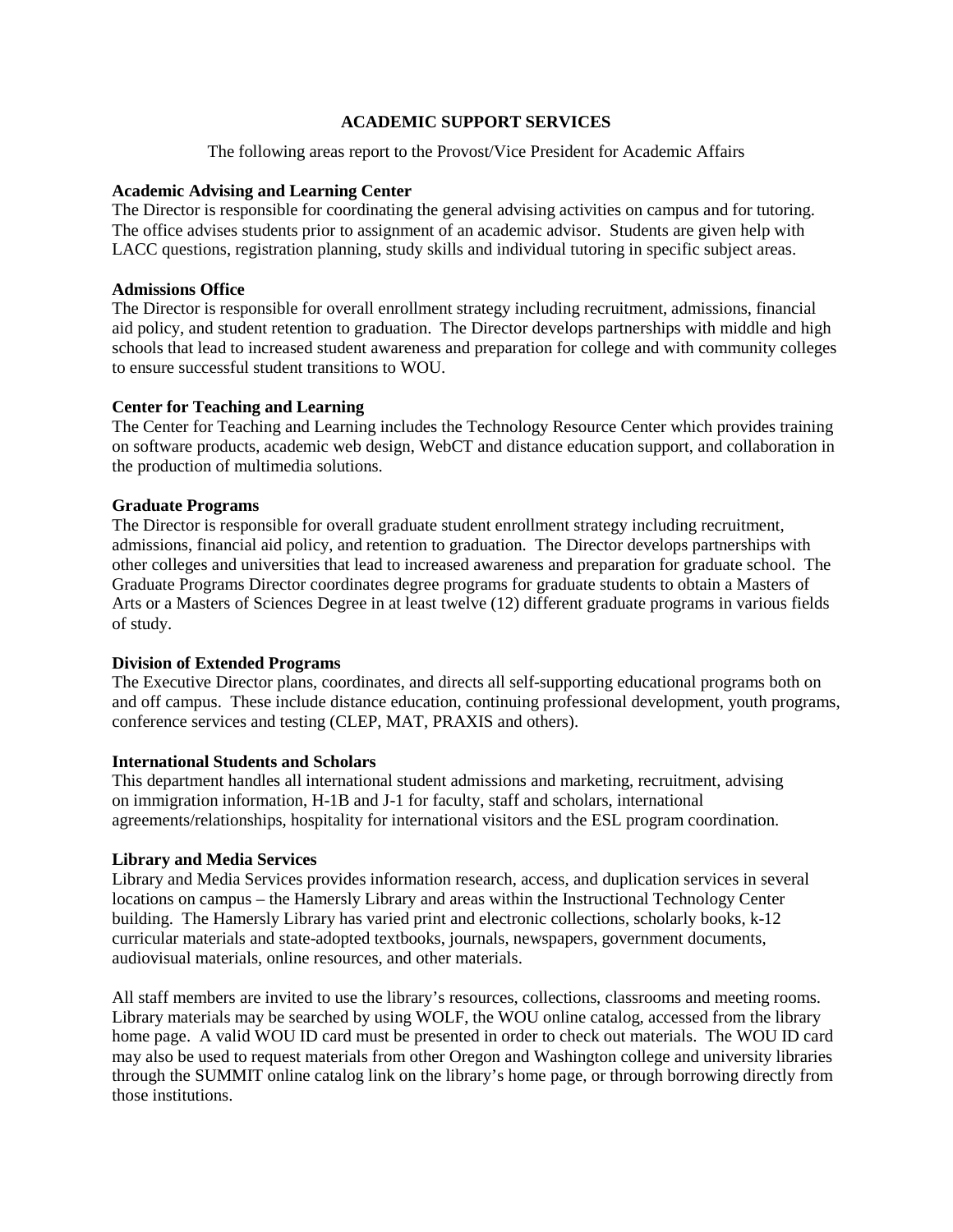Information regarding library hours, loan periods for library materials, borrowing materials from other libraries, and policies and procedures for reserving and using library classrooms and meeting rooms may be found on the library web site at https://library.wou.edu/.

Library and Media Services also provides the following services to the WOU campus community:

#### Print Shop

The Print Shop, located in ITC 112, offers digital high-speed duplication and off-set printing options for simple or complex projects. The staff is available for pre-print consultations for complex jobs, custom orders and quotes on request. The Print Shop is open Monday through Friday, from 8:00 AM to 5:00 PM. You may call the service desk at 503-838-8431 or visit the Print Shop web site at www.wou.edu/printshop to find out more information on its services and options.

#### Video Production Services (VPS)

Video Production Services, located in ITC 004, offers a variety of video production, duplication, and access services to the campus. Video conferences between remote sites and the campus are available in a studio facility that accommodates 28 people. Satellite downlink capabilities include program taping as well as transmission to the Hamersly Library and other campus locations. VPS staff provides audiotape, videotape and disc duplication services. A multimedia production team covers university events and classroom-related activities. Studio and field productions include sports events, lectures and many other campus events. Videographers offer consultation to clients who are planning projects.

VPS operates and provides technical support for WIMPEG, the public access cable channels in the Monmouth-Independence area. WIMPEG is a partnership between the university and the cities of Monmouth and Independence. Campus-produced shows are featured on the channels. A community billboard features campus and community events.

Video Production Services is open Monday through Friday from 8:00 AM to 5:00 PM. You may call 503-838-8975 or visit the VPS web site for more information: https://wou.edu/ucs/resources/digital-production-services/

#### **Registrar's Office**

The traditional and primary responsibility of the Registrar's Office is to maintain the integrity and accuracy of academic records. To that purpose the Registrar's Office provides the following services:

- Builds the class schedule and assigns rooms, including courses offered Continuing Education and Outreach Services
- Prepares and provides online registration
- Verifies enrollment
- Processes grades and subsequent grade changes
- Monitors degree requirements for undergraduates
- Confirms and awards degrees
- Coordinates attendance at commencement
- Generates and distributes diplomas
- Provides transcript services
- Certifies eligibility for veteran's benefits
- Verifies degree progress for student athletes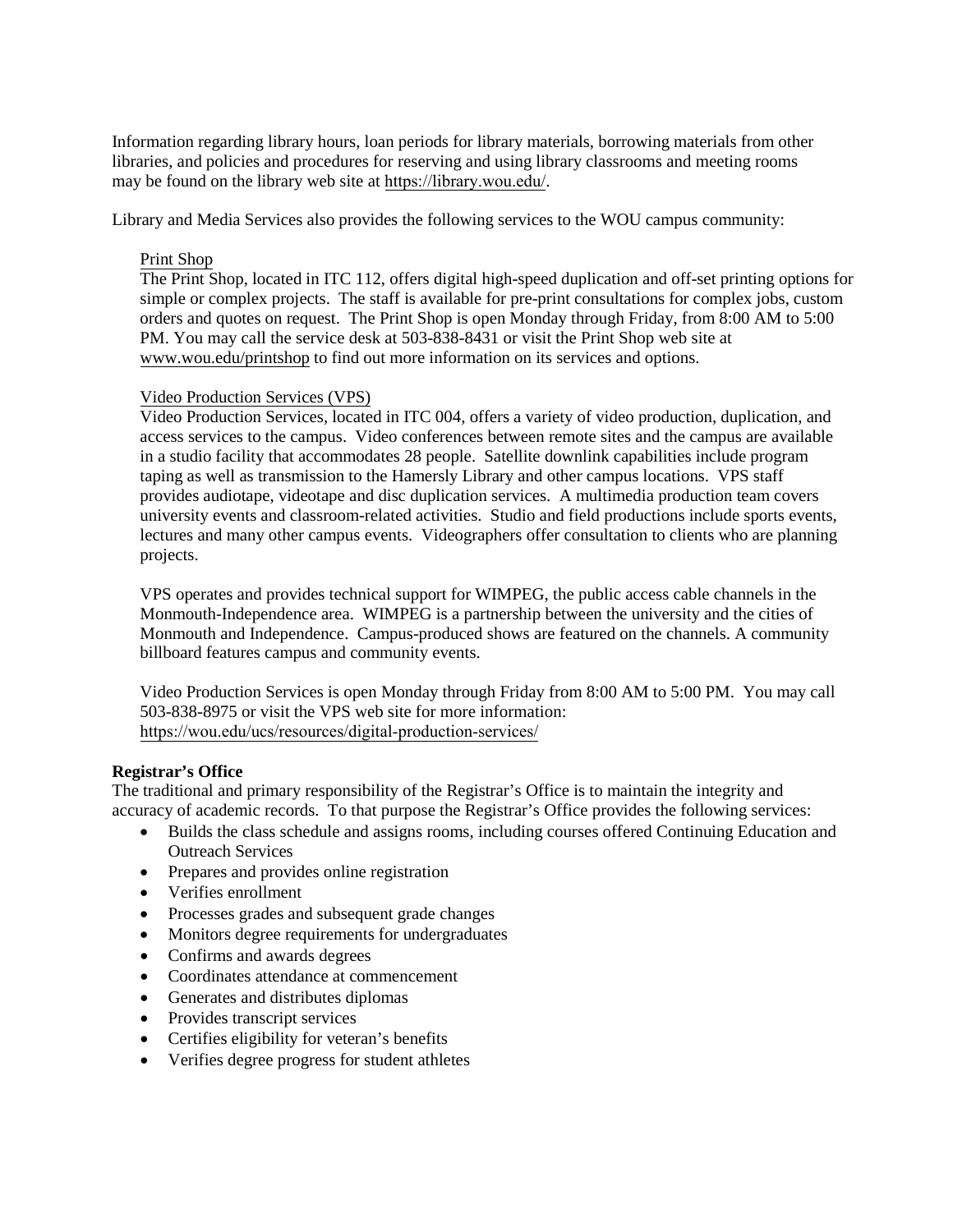#### **Study Abroad and International Exchanges**

This office provides diverse international programs and opportunities to students, faculty, and staff, and supports the university's goal of encouraging the greater participation in and advancement of programs that facilitate understanding and the exchange of people and ideas in international, multicultural, and cross-cultural arenas. For more information, visit the web page: www.wou.edu/international/studyabroad.

#### **Teaching Research Institute**

The director of the Teaching Research Institute oversees a wide range of educational endeavors including studies examining the relationship between teacher effectiveness and student learning, model development and training in early childhood with a major emphasis on special education issues and national technical assistance centers dealing with deaf/blind programs.

#### **Western Community Policing Institute**

The institute provides training and technical assistance to public safety agencies and community groups in six states in the Western region and to all Native American tribes. This is a grant-funded program.

The purpose of the Financial Aid Office is to provide monetary assistance to students who can benefit from higher education by administering student financial aid programs according to federal and institutional regulations. The Financial Aid Office educates students regarding financial aid and scholarships by providing thorough financial aid counseling and financial aid consumer information. By delivering service in a timely, accurate and service-oriented manner, the Financial Aid Office assists the university's recruiting and retention efforts.

 The Financial Aid Office also provides documentation on the estimated cost of attending Western Oregon University which including general living expenses. These estimates address the fixed costs of tuition and fees, and housing and dining. They also reflect the secondary expenses such as off-campus housing and the general daily expenses a student may need to provide for.

#### **Writing Center**

The Writing Center is the only academic support unit on campus specifically designed to promote a student's development and success as a college writer. The consultant team is available to assist students in person and online with writing projects for any course and any level of instruction.

#### **Army ROTC**

The Army Reserve Officers' Training Corps (ROTC) is a nationally standardized program of precommissioned officer education and training offered at hundreds of colleges and universities throughout the United States. Army ROTC is one of the best leadership courses in the country and is can be part of a student's college curriculum. During classes, leadership labs, physical training and field training exercises, students learn firsthand what it takes to lead others, motivate groups and conduct missions as an Officer in the Army. Upon graduation, students are commissioned a Second Lieutenant and serve as an officer in the Active Army, Army Reserve or Army National Guard.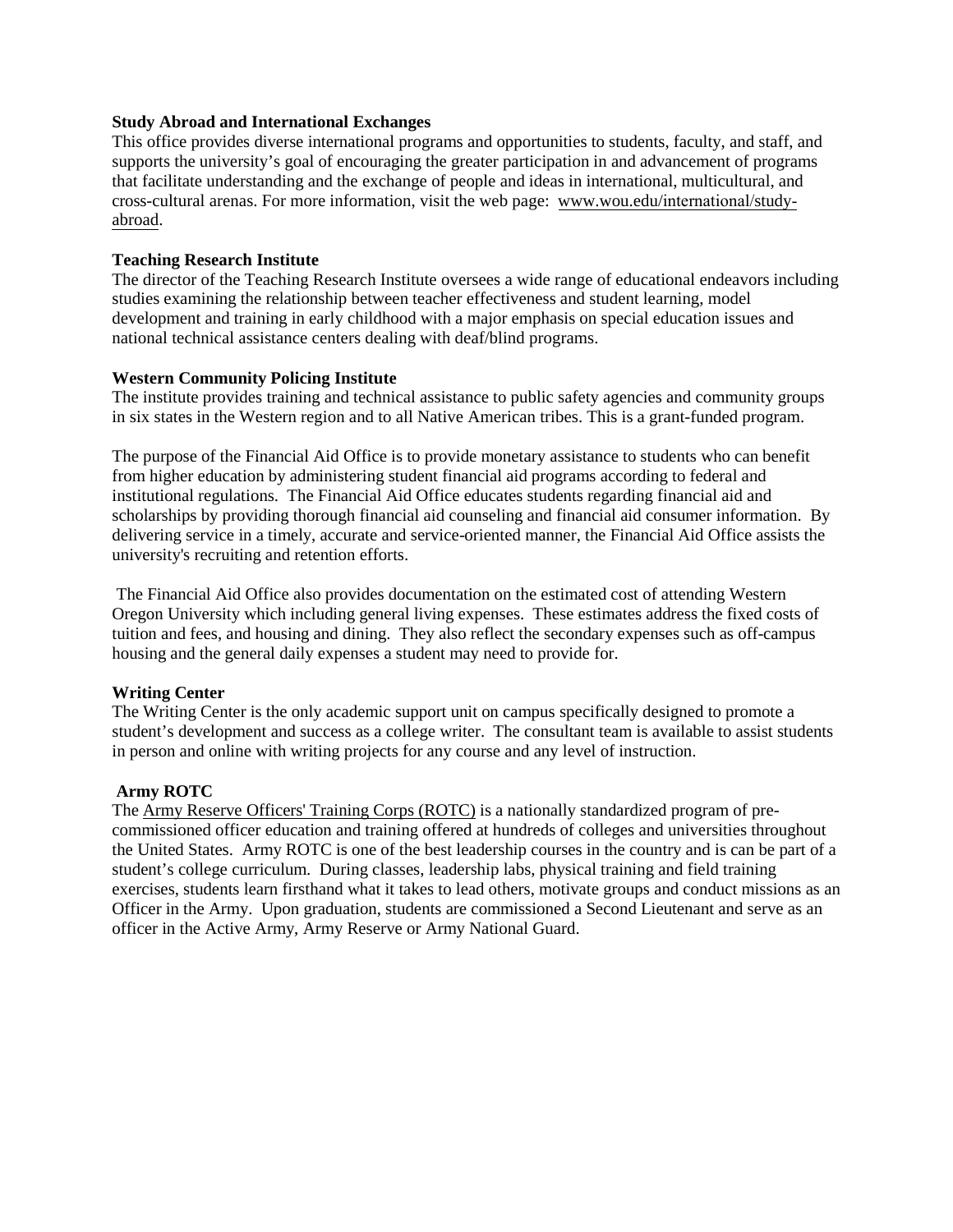#### **FINANCE AND ADMINISTRATION**

The following departments report to the Vice President for Finance and Administration.

#### **Budget/Payroll**

The Budget Director is responsible for the preparation of the annual and biennial budgets, planning and analyses of fiscal matters, monitoring budgetary expenses and the university's financial condition. Additionally the Budget Director supervises the Payroll Manager, who in turn is responsible for the timely and accurate processing of all wages for WOU employees through the payroll office. The payroll office administers the rules of all federal, state, and other regulatory agencies with regard to compensatory, withholding, and tax related requirements. Additionally the Payroll Office processes all student employee payroll each month.

#### **Business Services**

The director is responsible all accounting, the cashier's office, parking permits, campus switchboard, telecommunications, purchasing, contracts including Personal Services Contracts, travel-related forms and travel advances, financial aid disbursement, tuition billing and fee payments, student emergency loans and deferments, and Banner authorizations and support.

#### The Bookstore

The Bookstore is also part of the Business Services Office and handles all student textbook purchases, selling of used textbooks, art supplies, WOU merchandise, and orders for graduation regalia.

#### **Campus Public Safety**

The primary responsibility of Campus Public Safety is to provide a system for the protection and safety of our campus community – people, vehicles, buildings, and property – and provide general assistance to visitors, employees, and others doing business or associated with the university.

Campus Public Safety is staffed 24 hours a day, seven days a week to respond to campus incidents, building alarms, crimes, injuries or illnesses, traffic and parking accidents, safety hazards, coordination with local law enforcement, crowd control, building inspections, parking enforcement and related activity.

#### **University Computing Services**

The Director is responsible for campus-wide computing administration, database administration, webmaster, long-range planning, system/network design, institution-wide computing decisions, and coordination of on-going projects. This position also coordinates the Student Technology Fee activities.

#### **Office of Human Resources**

The Human Resources Director is responsible for the oversight of the University's human resource activities including collective bargaining management, response to grievances, faculty and staff recruitments, worker's compensation claims, employee benefits, retirement program enrollment, verification of employment, leave accruals, Notices of Appointment, staff fee forms, administration of state and federal leave laws, disabilities accommodations for faculty and staff, support for academic personnel issues, new employee orientations, ID cards and official employee personnel files. The Director is also the Affirmative Action Officer for the University.

#### **Physical Plant and Facilities Operations**

The Physical Plant and Facilities Operations are charged with the maintenance and operations of the buildings and grounds allocated to Western Oregon University. Approximately 157 acres of grounds and 1.15 million gross square feet of structures are within the campus boundaries. The Physical Plant includes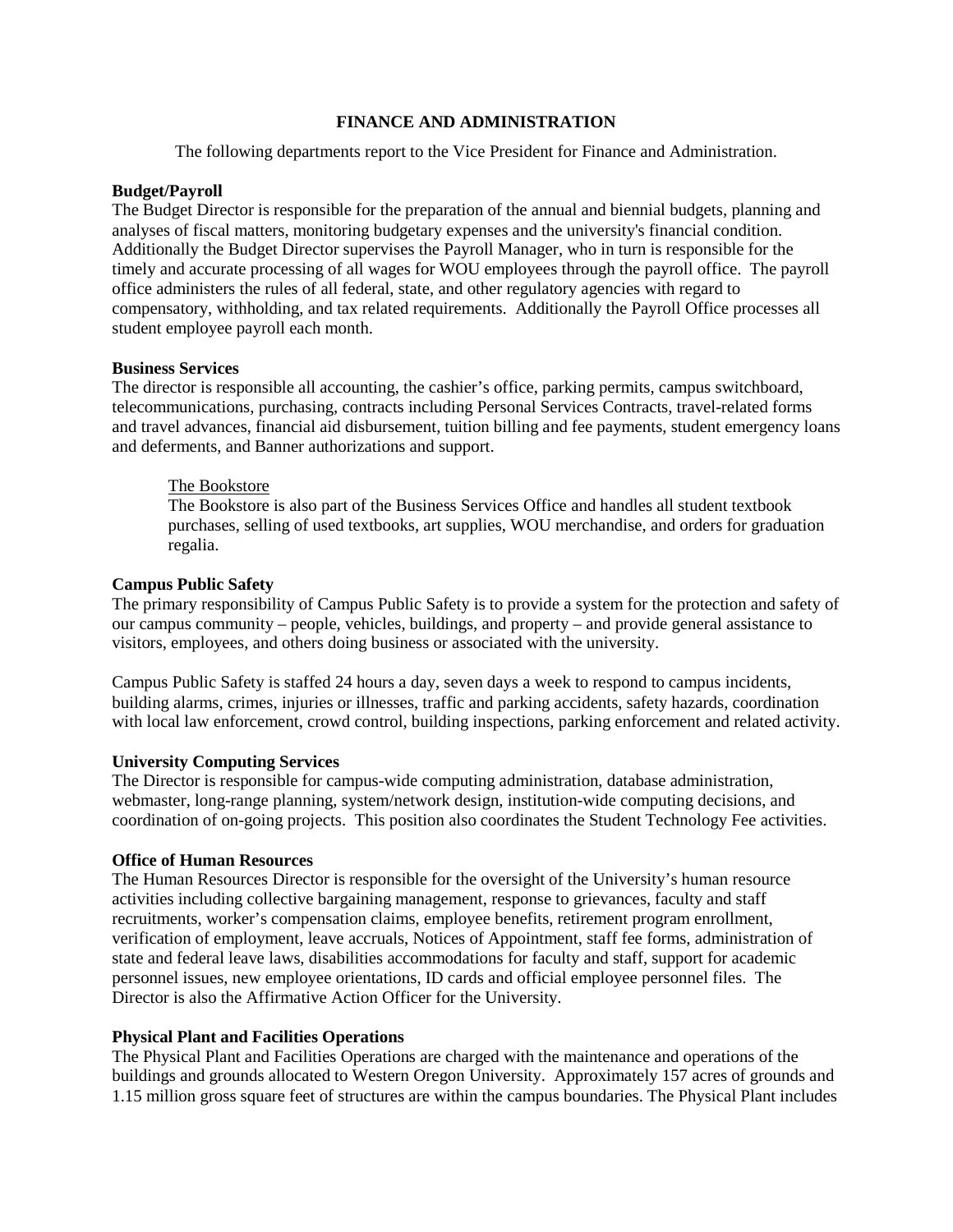facility planning, building maintenance and repair, grounds maintenance, campus moves, event set-ups, custodial services, recycling, keys, locks and nameplates, campus mail, and surplus property.

#### **STUDENT SUPPORT SERVICES**

The following areas report to the Vice President for Student Affairs.

#### **Campus Dining**

The Director is responsible for residential dining for student residents and Retail Dining in the Werner University Center and catering. The Director is the Valsetz Dining Hall building manager and responsible for campus meal plan and management software and food purchasing contracts.

#### **Disability Services**

The Office of Disability Services is responsible for determining appropriate accommodation needs and facilitating campus accessibility for students with disabilities. The Director works cooperatively with departments and offices on campus regarding necessary accommodations for students with disabilities including interpreters for deaf students.

#### **Multicultural Student Services and Programs**

The Office of Multicultural Student Services and Programs (MSSP) is committed to providing educational opportunities and outstanding programming for ethnic and culturally diverse students. MSSP strives to foster a supportive environment for students of color to live, learn and grow as active members of the Western Oregon University community and as individuals.

MSSP also advises the Multicultural Student Union (MSU) and Movimiento Estudiantil Chicano deAztlan (MEChA). These two student organizations have weekly meetings and sponsor numerous cultural events throughout the year such as: Dia de los Muertos, MSU Pow-Wow, African-American Awareness Celebration, Women of Color Celebration, Nuestra Fiesta Latina, Chicanito Tour, Holiday Food Baskets and Chicano Week: Voces de la Raza.

#### **Service Learning and Career Development**

Service Learning & Career Development provides a comprehensive approach to career preparation, professional development, and service to the community through relevant and experiential education opportunities. This office is a primary source of service learning, career development, community partners, alumni and job internship and graduate school recruiters. Student work-study and other jobs on campus are arranged through the office of Service Learning and Career Development.

#### **Student Enrichment Program**

This is a grant-funded program. It is designed to assist eligible students to find success in their college experience. Services offered include counseling, advising, basic skills assistance, and student advocacy.

#### **Student Health and Counseling Center**

The Director is responsible for the direction of care for students on campus and the operation of the center. Services include up to five free personal counseling sessions per student; additional sessions are available at a nominal fee to students. Most Medical care is available for free or at a reduced rate.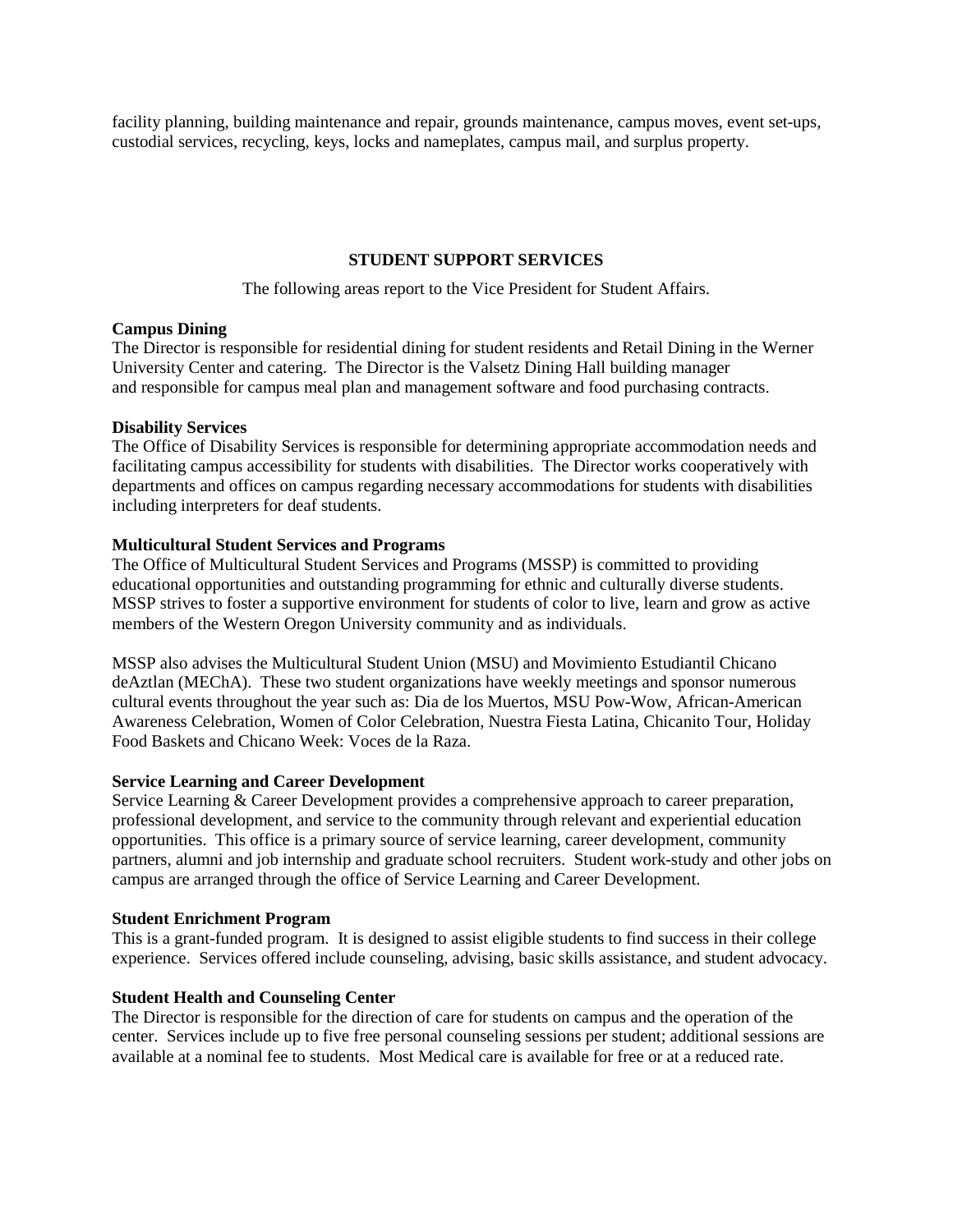#### **University Residences and Judicial Affairs**

The Dean of Students is responsible for on campus housing (residence halls and apartments), student judicial affairs and the Code of Student Responsibility.

#### **Upward Bound**

Upward Bound is a college preparatory program funded by the U.S. Department of Education. Eligible high school students receive tutoring, counseling and classroom instruction designed to help them enter and successfully complete a post-secondary program.

#### **Werner University Center and Student Leadership & Activities**

The Director is responsible for advising student leaders regarding social, cultural, and educational programming; for providing recreational activities on campus; and for the direction, maintenance, and operation of the facility and its organization. Scheduling of facilities is a responsibility of the Werner University Center.

#### **Campus Recreation & Student Health and Wellness Center**

Campus Recreation serves the WOU community by providing activities that promote health, keep physically active, relieve some stress, meet new people and have fun. It offers a wide variety or organized recreational activities to WOU students, faculty and staff through intramural sports leagues, tournaments and special events, the aquatics and outdoor programs, and weight training and exercise equipment programs.

#### **UNIVERSITY ADVANCEMENT AND THE WOU FOUNDATION**

The following areas report to the Director of Development and Advancement.

University Advancement includes Alumni relations, business-industry liaison; fund raising from private foundations, alumni, business, and friends of the university; legislative liaison; and gift planning services and activities. The Director Development is also responsible for the Jensen Arctic Museum, Smith Fine Arts Series, Wolfpack Athletics Club, Parents Club, Retirees Association, Emeritus Society, and Gentle House.

#### **Alumni Association**

The Alumni Association helps thousands of the university's alumni stay in touch with each other, support WOU, and receive membership benefits.

#### **WOU Foundation/Scholarships**

The WOU Foundation assists the university in building financial support for its educational, research, and public service activities, and coordinates the efforts of several Western Oregon University support groups. It is a non-profit 501(c)3 organization and operates on the WOU campus and with university support under the auspices of a 1990 agreement between the Foundation, the university, and the Oregon University System. It is managed by a 24-member board of directors composed of members-at-large and representatives from ancillary fund-raising and campus groups.

#### **Office of Public Relations and University Marketing**

This office offers and coordinates services to enhance the visibility and to accurately project the image of Western Oregon University through the judicious use of a variety of communications. These include news and feature releases, publications, the Web site, coordinated outreach activities, advertising, and prompt response to media queries. The office is also responsible for integrated marketing planning and the university's institutional identity standards. Areas of public relations emphasis and thematic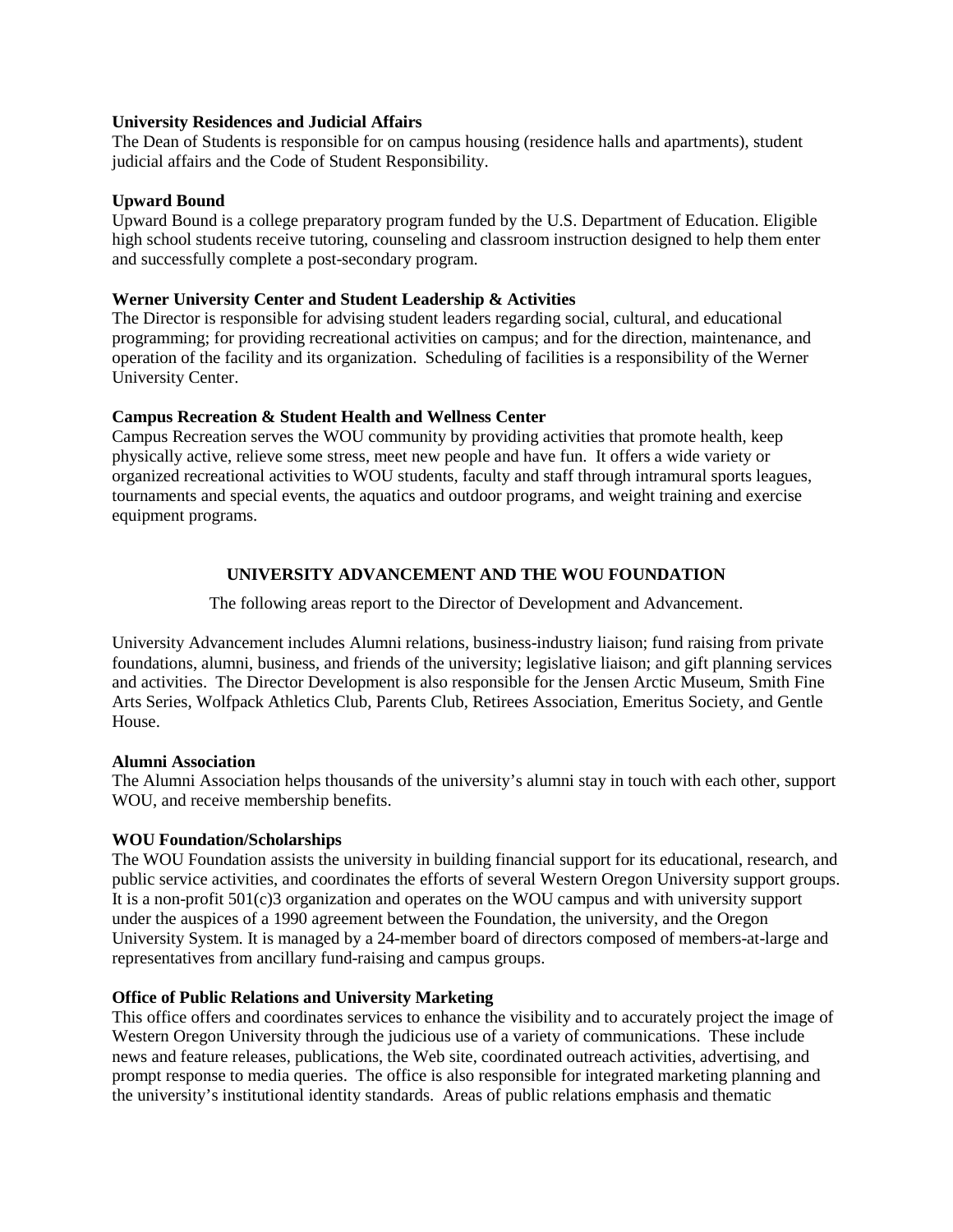approaches in publication and advertising design correspond with the university's mission and goals.

Public Relations and University Marketing is the official source of information for media representatives. All news releases on behalf of the university are issued by this office.

#### In the Event of an Emergency

In the event of a news story, from a minor negative happening to a rumor to a true crisis situation, it is the job of public relations to:

- coordinate the flow of information to the media and concerned publics,
- assist university officials in preparing public statements, and
- assure that public information is made available accurately and in a timely manner.

The Public Relations Director serves as the spokesperson when other university officials are not available for comment.

#### Public Relations Procedures

In dealing with the news media, anyone is free to speak with the media as citizens or as academic professionals at any time, except during a crisis\* situation or about sensitive information. We ask that you contact the public relations office so we may:

- Provide advice and/or assistance if you would like
- Answer the media query on your behalf if you wish
- Follow up with the reporter to provide additional information/photos/etc.
- Plan for publicizing events should include contact with public relations three to four weeks in advance.
- Contact with the media will be initiated by the public relations to assure coordination of information.
- When university personnel receive an inquiry from the media, responses should be coordinated with the office of public relations. Obtain the reporter's name, publication or station represented, phone number, nature of inquiry.
- Refer media representatives to the PR office when inquiries pertain to university policy, questions to which an official response has been prepared, or responses that require coordination among two or more administrative units.
- Respond to media inquiries in a timely fashion by contacting the public relations office immediately or by returning a call to a reporter if it is appropriate to respond as noted above, and then letting the PR office know.
- University faculty and staff should make clear to the media when not speaking in an official capacity.

\**A crisis is an unforeseen critical event, violent or non-violent, caused by nature, by accidents or by deliberate acts, about which the media and the public will expect or have requested information.*

*No employee is under any obligation to speak to members of the media and may always refer calls to the public relations office. If you wish to respond, it's always best to give yourself some time to think through your response by telling the reporter you will call back in a certain amount of time...and then honoring that time frame. If a reporter pressures you with a deadline, that still entitles you to take a breath and call back or refer the call. If you do not wish to respond, please inform the PR office. It is not good practice to simply ignore a media query.\*\**

\*\* The above is the university's Public Relations Policy and Procedures, adopted by the President's Staff, November, 2005.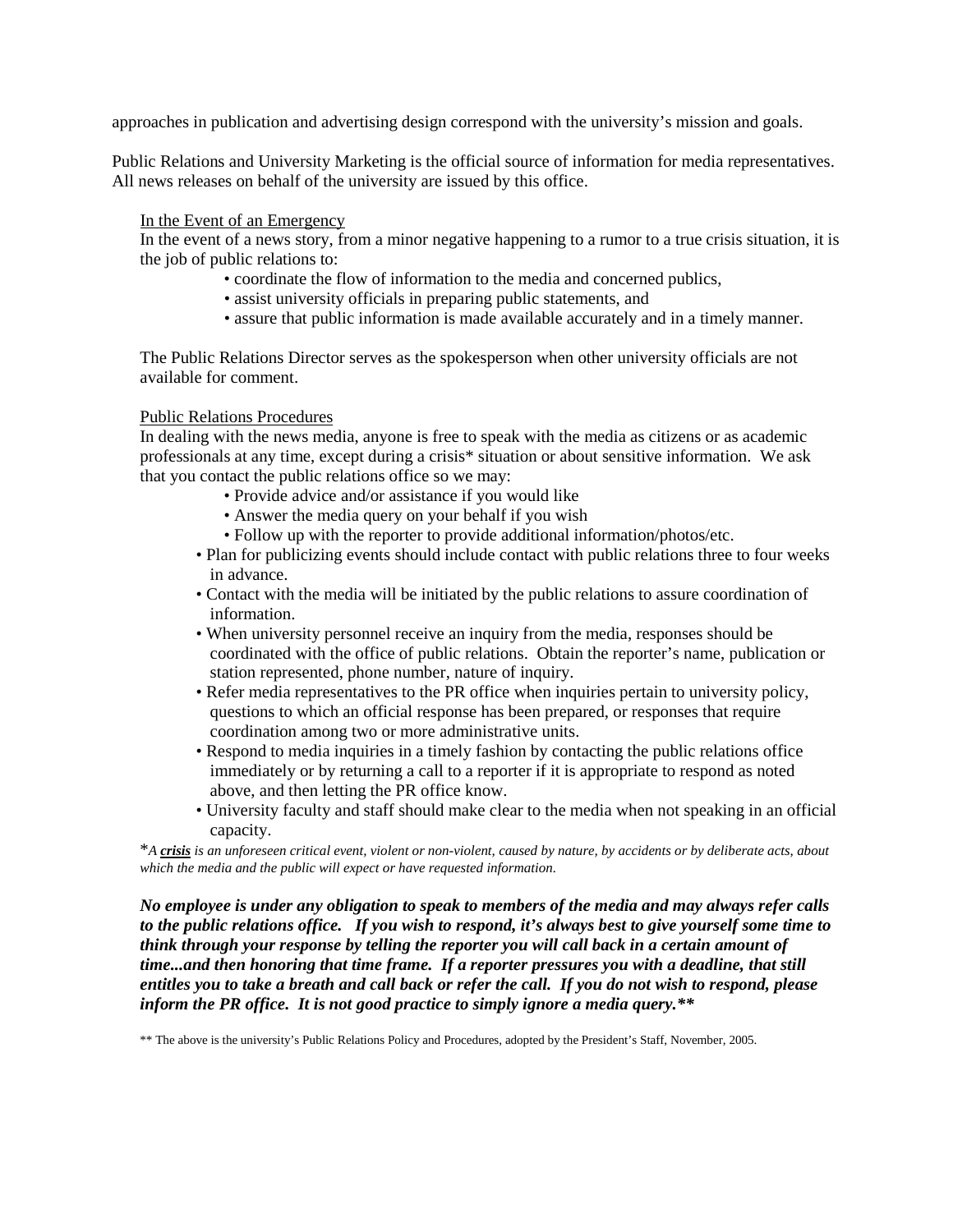#### **Gentle House**

The Gentle House is a renovated, 19th century Victorian-era country home located in a lovely pastoral setting which is available for use as a location for weddings and as a conference or meeting center. The house is operated by the WOU Foundation.

#### **Jensen Arctic Museum**

The Jensen Arctic Museum is one of only two museums in the Lower 48 states devoted solely to Arctic culture and ecology. It's an engaging museum for both young and old. In addition to tours given by trained docents, the museum has videos and hands-on activities.

#### **Edgar H. Smith Fine Arts Series**

The Edgar H. Smith Fine Arts Series offers the best in fine arts entertainment at affordable prices. The performance events are conducted in the Rice Auditorium.

#### **The following Volunteer service groups are supported by the University Advancement and the WOU Foundation:**

#### Parents Club

The Parents Club is made up of parents of current and former students who give support to their children and each other, and raise funds for scholarships.

#### Wolfpack Athletic Club

Western's athletic booster club provides financial support for students and athletic programs. It also sponsors a variety of events promoting Western athletics.

#### Emeritus Society

The Emeritus Society is open to retired faculty, staff, and interested members of the public who wish to promote the University and to organize travel and services for their members.

#### Phonathon

The Phonathon is comprised of WOU students who are committed to increasing the excellence of education. The Phonathon Program allows the university to talk to alumni, friends and parents on a more personal level. It is also an excellent opportunity to raise funds for students.

#### Planned Giving

Planned Giving allows the contributors of Western Oregon University to share in a partnership; shaping and developing the future of WOU through their gifts and support. Donations may be made through a variety of ways, such as wills and bequests, annuities, trusts, life insurance, appreciated stock, retirement assets, and real estate.

#### **GOVERNING BODIES AND COMMITTEES**

#### **Faculty Senate**

The Faculty Senate is a representative body composed of faculty elected by the various academic elements of the university. The senate also provides advice and recommendations to the president and other personnel and areas of the university on whatever matters it considers appropriate.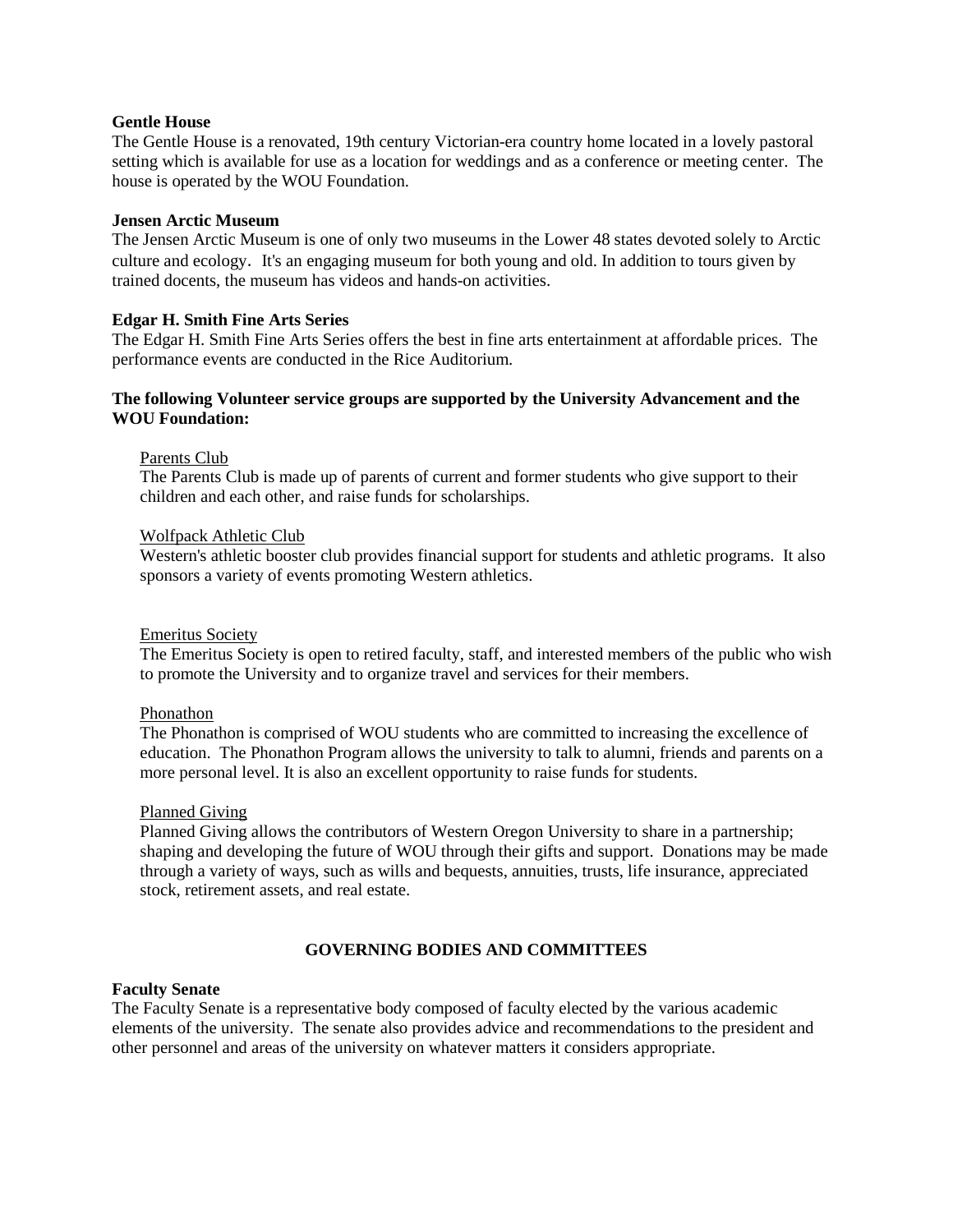#### **Staff Senate**

The purpose of the Staff Senate is to promote positive dialogue among staff, faculty, administrators, and students; advise and recommend to the University President on matters outside the scope of collective bargaining; make resolutions on behalf of constituencies and outside the scope of collective bargaining; and consider ideas or projects of importance to the university.

#### **Associated Students of WOU**

The Associated Students of WOU (ASWOU) is the official governing body of the students. All WOU students are members of ASWOU. On matters of concern to students, the university administration may consult directly with student government officers or solicit input through student members of the various campus committees. The ASWOU President recommends students to serve on committees.

#### **Administrative Support Council**

The Administrative Support Council (ASC) is an advisory group serving at the request of, and in service of, the President of Western Oregon University. The Council's charge is to represent concerns, and act as the voice of the professional staff. The ASC is governed by bylaws prepared by the professional/ unclassified staff and approved by the President.

#### **Campus Committees**

Campus committees have representation from a variety of campus constituencies such as faculty, administrative and classified staff, and the student body.

Academic Information Services Committee Charge: a) serve as an advisory body to the directors of the Hamersly Library, the Instructional Technology Center, and Computing Services; b) review matters pertaining to the Hamersly Library, the Instructional Technology Center at the request of the directors; c) review information services policies and practices that affect instruction and faculty research; and d) notify and advise the Faculty Senate on matters regarding academic information services.

Academic Requirements CommitteeCharge: a) assist the registrar with the review of petitions regarding academic requirements; b) consider various policies concerning academic requirements for admission, continuance in college and graduation; and c) alert the Faculty Senate of issues concerning students and academic standards which the committee believes are of significance to faculty.

Graduate Study CommitteeCharge: a) serve in a review and advisory capacity to the director of Graduate Study and Faculty Senate; and b) maintain a close liaison relationship with students and curriculum developments relative to fifth-year programs.

Honors CommitteeCharge: a) serve in a review and advisory capacity with regard to the academic Honors Program and its director; b) serve in a liaison capacity with other campus groups that regularly recognize student academic excellence; c) assume responsibility for selecting and presenting the annual Faculty Honors Award and Lecture; and, d) serve in a review and advisory capacity with regard to university policies and procedures for awarding of quarterly and commencement honors.

International Education and Services CommitteeCharge: a) serve as an advisory body to the Director of International Education and Services and the administration of the university on matters pertaining to international programs; and b) participate in program development and public relations activities in the international field.